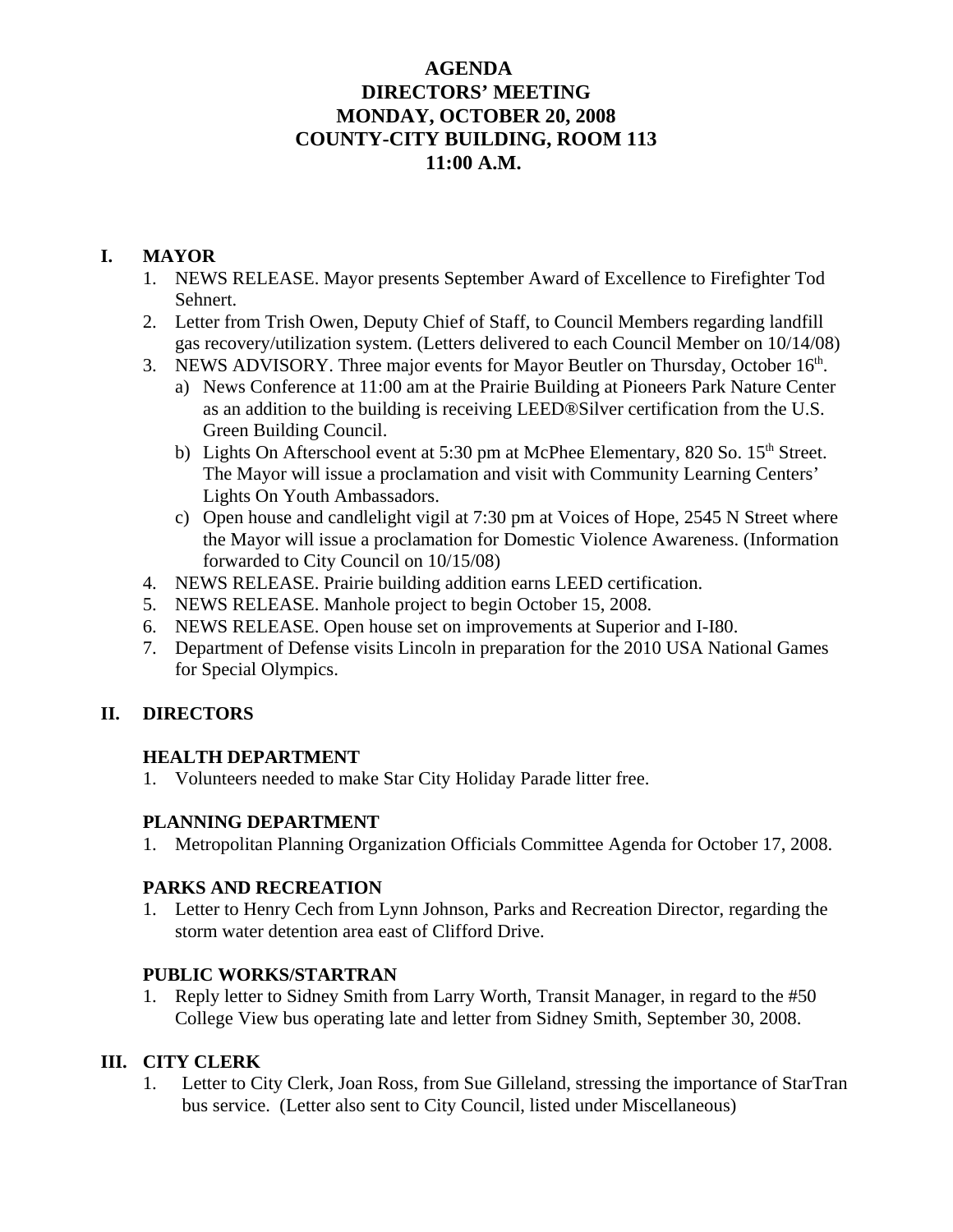# **IV. COUNCIL REQUESTS/CORRESPONDENCE**

# **V. MISCELLANEOUS**

1. Email from Fred Marks inquiring why there are seven different locations for various Veteran services in Lincoln instead of being located at one location they own at 600 S. 70th Street.

1b) List of Veteran services available in Lincoln, along with their addresses and map.

- 2. Email from Rick Noyes in support of reallocating money to sidewalk repair.
- 3. Letter sent to each City Council member from Arlon and Corrine Bartels requesting deletion of Area 12 from proposed annexations for 2009.
- 4. Email from Anne K. Vidaver regarding having all businesses and private organization list their address numbers on their buildings.
- 5. Email from Cynthia Hendel regarding support proposal to amend city ordinance allowing use of segways in Lincoln.
- 6. Letter from Sue Gilleland stressing the importance of StarTran bus service. (Letter also sent to, and listed under, Joan Ross, City Clerk)
- 7. Letter from Area 12 residents, Evelyn, Francis, Ed Molds and Jessce Gole, are requesting Area 12 be deleted from proposed annexations for 2009.
- 8. Letter from Area 12 residents, M.L and A.A. Lesalniekj, requesting Area 12 be deleted from proposed annexations for 2009.
- 9. Copy of letter to Greg MacLean, Director of Public Works and Utilities, from Lincoln Chamber of Commerce. Thanks extended for presentation regarding the Development Services Center with suggestions/comments of ways to improve buy-in for the DSC. (Each Council Member received copy on 10/16/08)

# **VI. ADJOURNMENT**

W:\FILES\CITYCOUN\WP\da102008.wpdmmm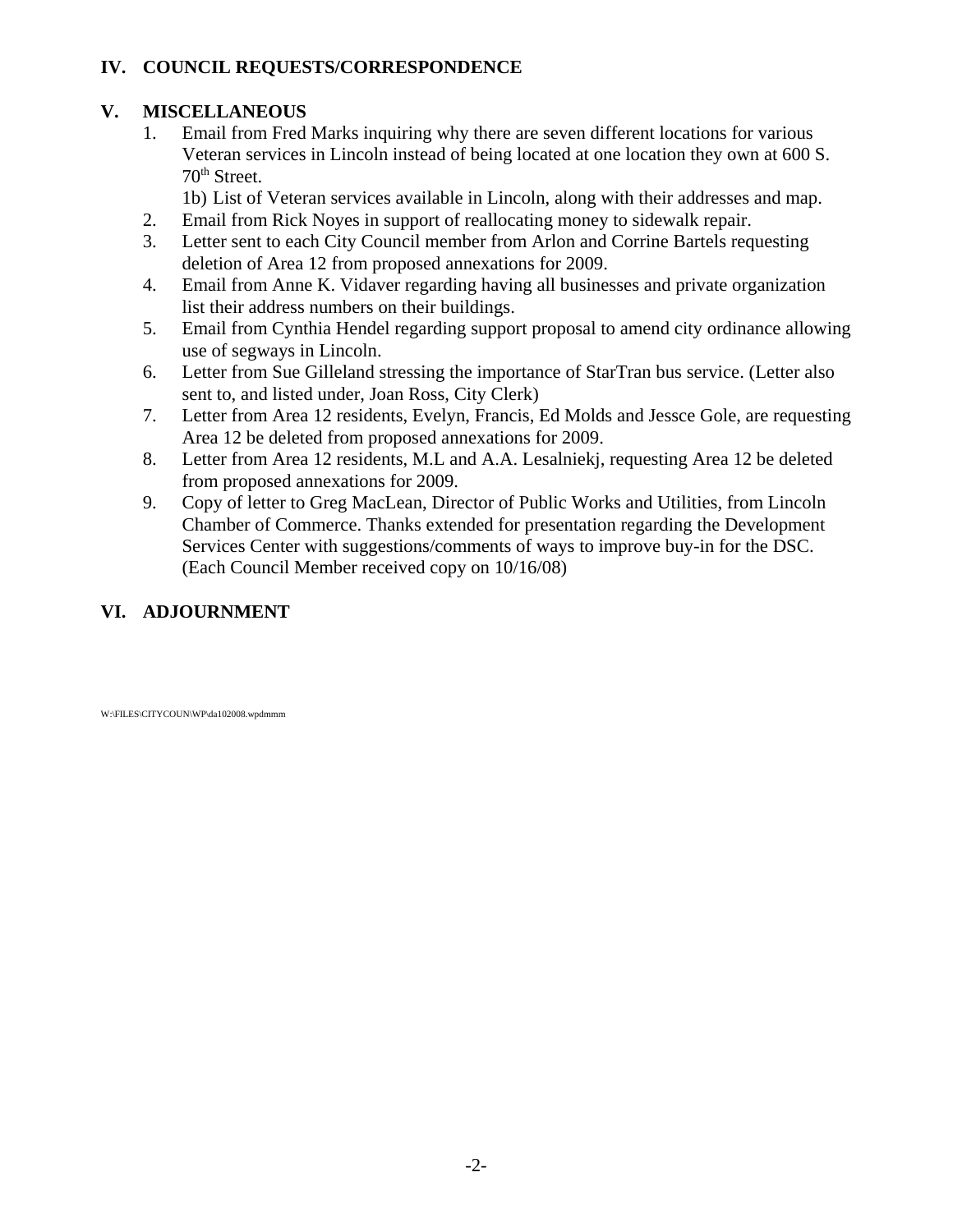# **DIRECTORS' MEETING MINUTES MONDAY, OCTOBER 20, 2008 11:00 a.m. COUNTY/CITY BUILDING CONFERENCE ROOM 113**

**Council Members Present:** Robin Eschliman, Chair; Doug Emery, Vice-Chair; Jon Camp, Ken Svoboda, Jonathan Cook, Dan Marvin

**Council Member Absent:** John Spatz

**Others Present:** Mayor Chris Beutler, Rick Hoppe, Denise Pearce, Trish Owen, Mayor's Office; City Clerk Joan Ross; John Hendry, City Attorney; Directors and Department Heads; and Tammy Grammer, City Council Secretary

Ms. Eschliman opened the meeting at 11:03 a.m.

Location Announcement of the Nebraska Open Meetings Act: A Copy of the Nebraska Open Meetings Act is Located on the Wall at the Rear of this Room.

### **I. MAYOR** -

Mayor Chris Beutler had nothing to report. Mayor Beutler called on Directors. Greg MacLean (Public Works & Utilities Director) stated as you know last week they had a party to say good-bye to Margaret Remmenga after 40 years servicing the City as the Business Manager for Public Works & Utilities Department. In the prior months, they launched a national search, sorted through a lot of candidates, had interviews, and made a selection. Fran Mejer who was above all of the candidates. They're happy to announce this morning that Fran will be the new Business Manager for Public Works. Everyone congratulated Ms. Mejer. Fran Mejer stated she's looking forward to the job and thanked everyone.

- 1. NEWS RELEASE -RE: Mayor presents September Award of Excellence to Firefighter Tod Sehnert. - NO COMMENTS
- 2. Letter from Trish Owen, Deputy Chief of Staff, to Council Members RE: Landfill Gas Recovery/Utilization System. - NO COMMENTS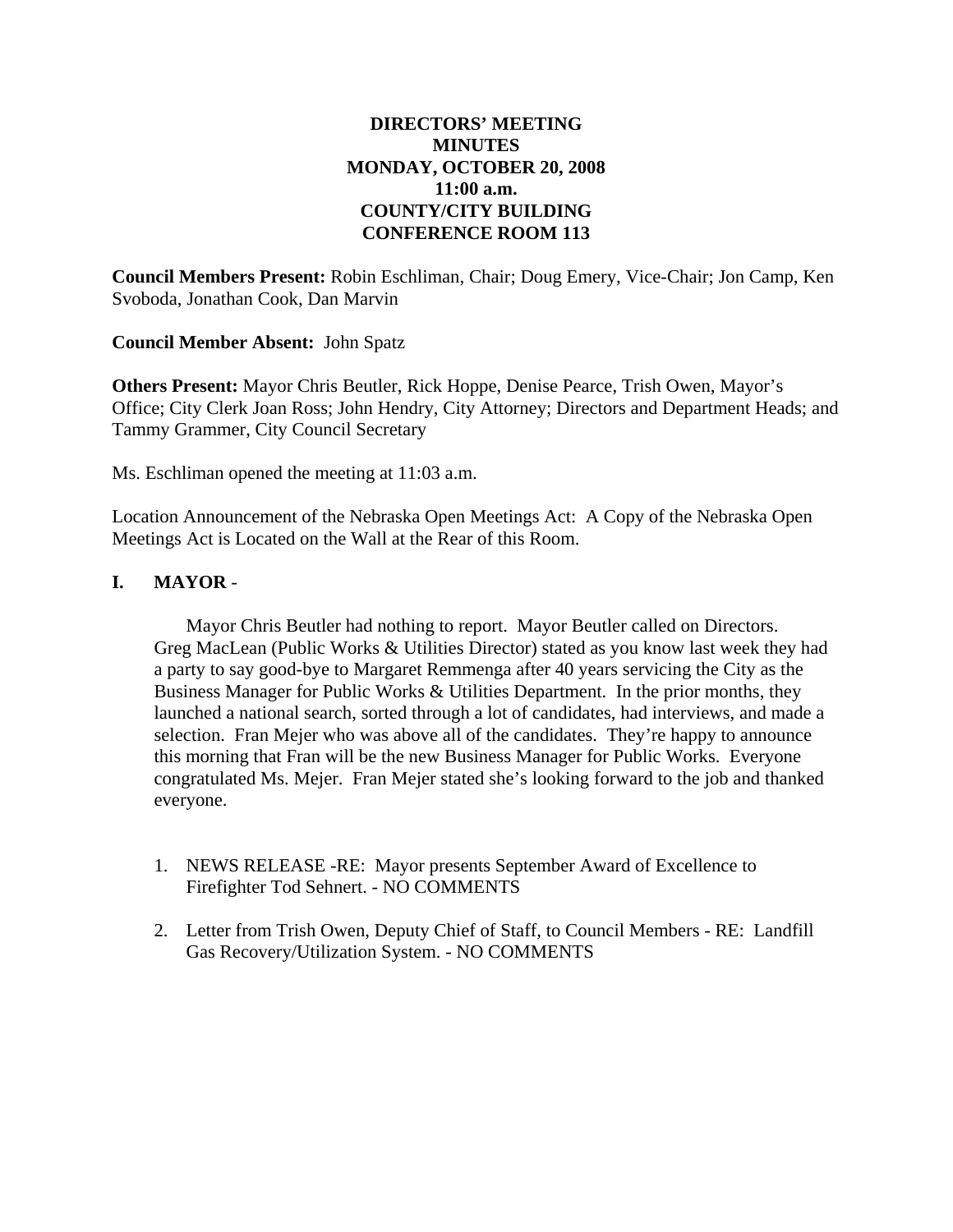- 3. NEWS ADVISORY RE: Three major events for Mayor Beutler on Thursday, October  $16<sup>th</sup>$ . - - -
	- a.) News Conference at 11:00 a.m. at the Prairie Building at Pioneers Park Nature Center as an addition to the building is receiving LEED®Silver certification from the U.S. Green Building Council. - - - - NO COMMENTS
	- b.) Lights On Afterschool event at 5:30 p.m. at McPhee Elementary, 820 So.  $15<sup>th</sup>$ Street - The Mayor will issue a proclamation and visit with Community Learning Centers' Lights On Youth Ambassadors. - - - - NO COMMENTS
	- c.) Open House and Candlelight Vigil at 7:30 p.m. at Voices of Hope, 2545 "N" Street where the Mayor will issue a proclamation for Domestic Violence Awareness (Forward to Council on 10/15/08). - NO COMMENTS
- 4. NEWS RELEASE RE: Prairie Building Addition Earns LEED Certification. NO COMMENTS
- 5. NEWS RELEASE RE: Manhole Project To Begin October 15, 2008. NO COMMENTS
- 6. NEWS RELEASE RE: Open House Set on Improvements at Superior & I-I80. NO COMMENTS
- 7. The Department of Defense Visits Lincoln in Preparation for the 2010 USA National Games for Special Olympics. - NO COMMENTS

# **II. DIRECTORS -**

### **HEALTH -**

1. NEWS RELEASE - RE: Volunteers Needed To Make Star City Holiday Parade Litter Free. - NO COMMENTS

# **PLANNING -**

1. Metropolitan Planning Organization Officials Committee Agenda for October 17, 2008. - NO COMMENTS

# **PARKS & RECREATION -**

1. Letter from Lynn Johnson to Henry Cech - RE: Storm water detention area east of Clifford Drive. - NO COMMENTS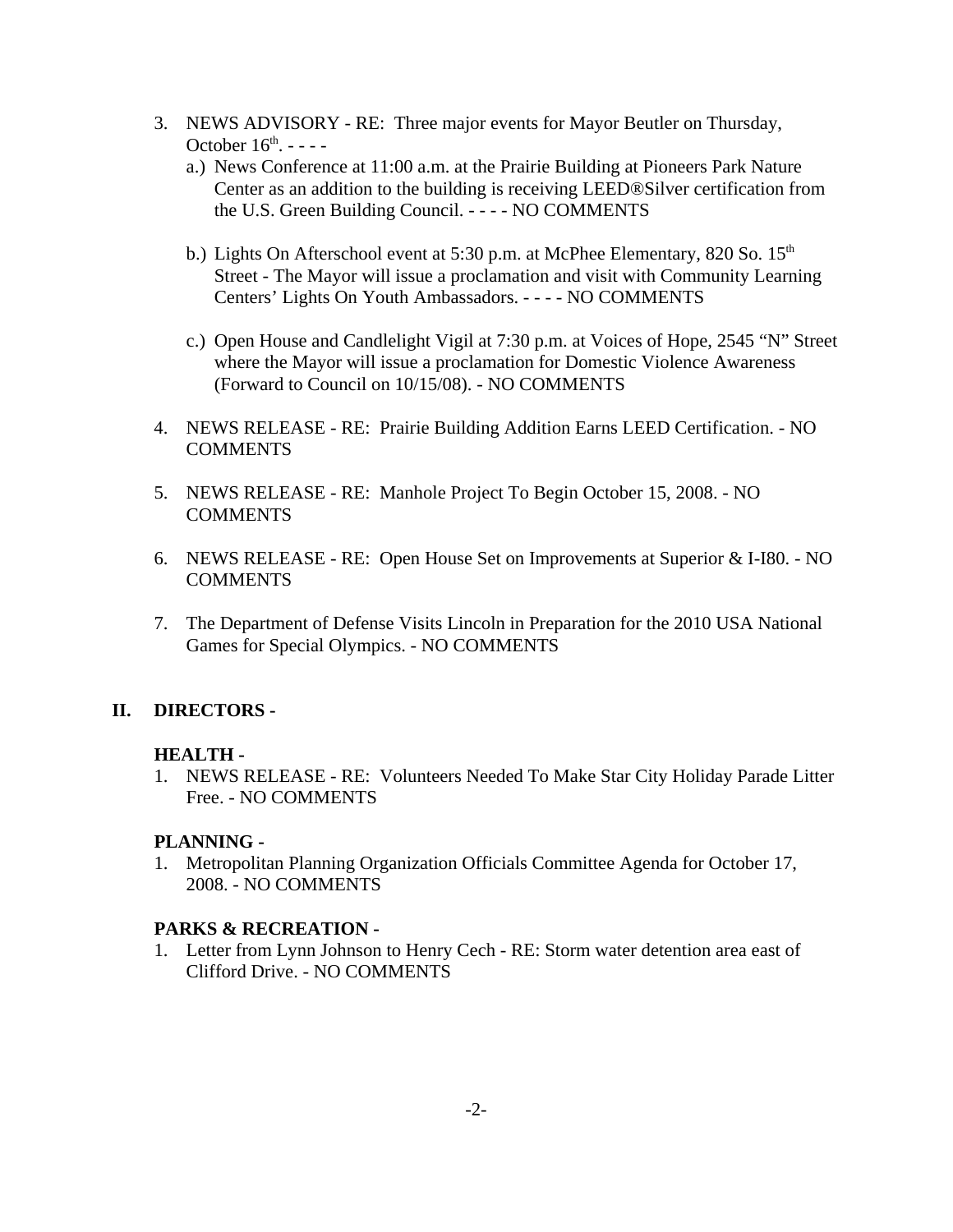#### **PUBLIC WORKS & UTILITIES/STARTRAN -**

1. Response Letter from Larry Worth to Sidney Smith - RE: The #50 College View bus operating late and copy of letter from Sidney Smith, September 30, 2008. - NO COMMENTS

#### **III. CITY CLERK -**

City Clerk Joan Ross stated on their Agenda today, Items 6, 7, & 8 will be called together. *[#6, Application of Red9, LLC dba Red9 for a Class I liquor license at 322 S. 9th Street.; #7, Manager application of Jill S. Cockson for Red9, LLC dba Red9 at 322 S. 9th Street.; and #8, Application of Red9, LLC dba Red9 for a catering license to its proposed Class I liquor license at 322 S. 9th Street.]*

Items 9, 10, 11, & 12 will be called together. *[#9, Application of Hergert Oil Company dba Super C #2 for a Class D liquor license at 3202 S. 10th Street.; #10, Manager application of Joel B. Larson for Hergert Oil Company dba Super C #2 at 3202 S. 10th Street.; #11, Application of Hergert Oil Company dba Super C #5 for a Class D liquor license at 3400 Village Drive.; and #12, Manager application of Joel B. Larson for Hergert Oil Company dba Super C #5 at 3400 Village Drive.]*

Items 15, 16, & 17 will be called together. *[#15, 08R-260, Approving the Pine Woods Conditional Annexation and Zoning Agreement between the City and Realty Trust Group relating to the annexation of approximately 4.87 acres of property generally located on the west side of South 70th Street and south of Pine Lake Road.; #16, 08-145, Annexation #08006 – Application of Realty Trust Group to amend the Lincoln Corporate Limits Map by annexing approximately 4.87 acres of property generally located at South 70th Street and Pine Lake Road.; and #17, 08-146, Change of Zone 08041 – Application of Realty Trust Group for a change of zone from AGR Agricultural Residential District to R-3 Residential District PUD and for approval of a development plan for modifications to the Zoning and Land Subdivision Ordinances to develop approximately 11 dwelling units and approximately 53,000 square feet of office, retail and/or commercial floor area on property generally located at South 70th Street and Pine Lake Road.]*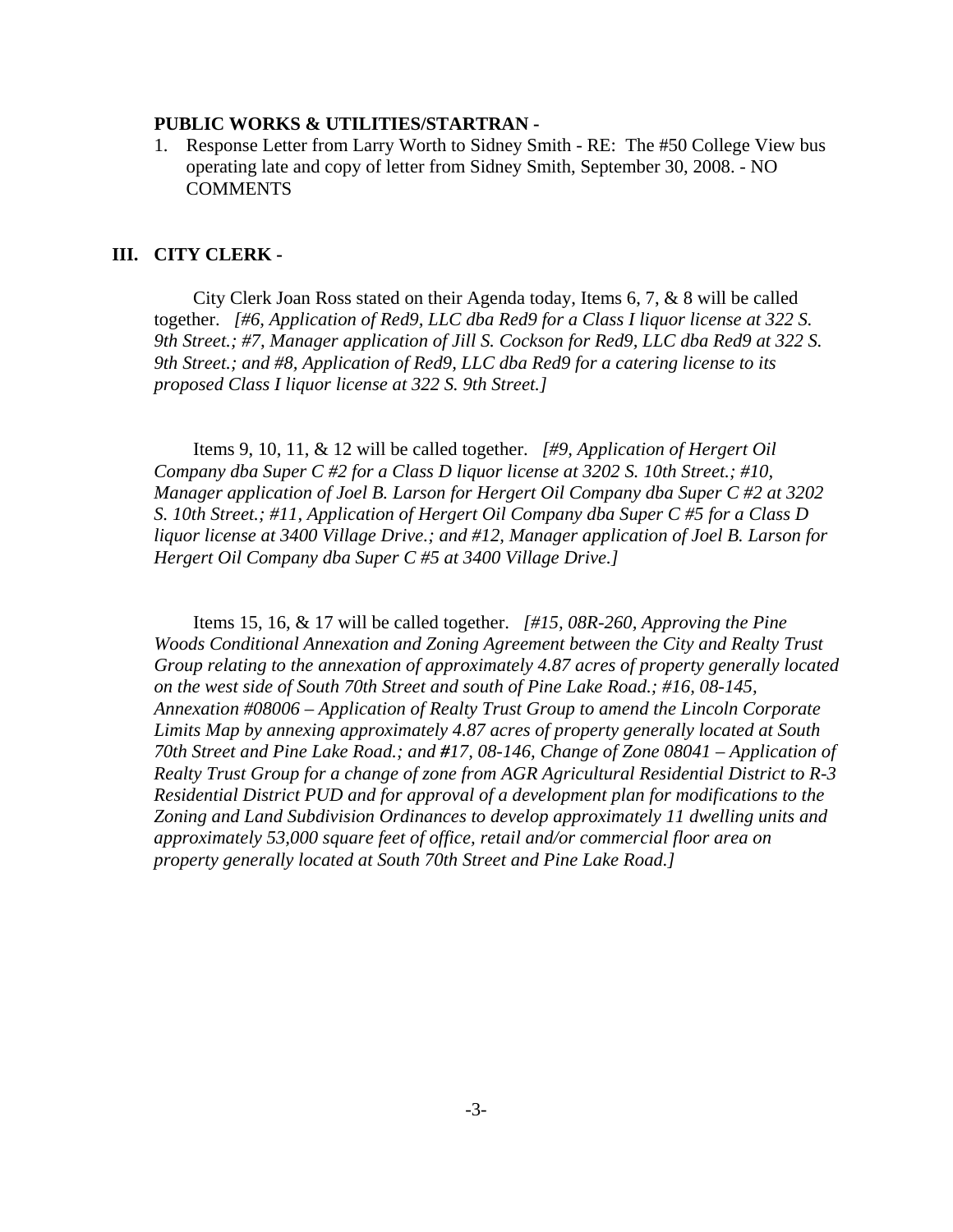Items 19, 20, 21, & 22 will be called together. *[#19, 08R-262, Approving a two-year Grant Contract between the City of Lincoln and Madonna Rehabilitation Hospital to provide grant funds in the amount of \$26,000.00 per year for its Community Medical Transportation Program.; #20, 08R-263, Approving a two-year Grant Contract between the City of Lincoln and Voices of Hope to provide grant funds in the amount of \$22,500.00 per year for its Crisis Intervention Program.; #21, 08R-264, Approving a two-year Grant Contract between the City of Lincoln and Matt Talbot Kitchen to provide grant funds in the amount of \$15,000.00 per year for its Food/Shelter Security Program.; and #22, 08R-265, Approving a two-year Grant Contract between the City of Lincoln and Lighthouse, Inc. to provide grant funds in the amount of \$25,000.00 per year for its Lighthouse After-school Program.]*

1. Letter to City Clerk, Joan Ross from Sue Gilleland - RE: Stressing the importance of StarTran bus service (Letter also sent to City Council, listed under Miscellaneous). - - NO COMMENTS

### **IV. COUNCIL REQUESTS/CORRESPONDENCE -**

#### **JON CAMP -**

Mr. Camp commented a question for Information Services. No one is present from that department, but have they gotten a new spam control. Last week there were e-mail's that he sent that did not get through, so he was just wondering if they've had some other difficulties. Don Herz (Finance Director) stated he thinks Doug Thomas (Information Services) responded to his e-mail, but doesn't know if you have seen that yet. Mr. Camp replied he received something from Jeff Jones (Information Services). Mr. Herz commented they are actually looking at some other products that may help in that processing. Mr. Camp commented he just wants to make sure that other people in the public are able to get through on it.

#### **JONATHAN COOK -** NO COMMENTS

#### **DOUG EMERY -** NO COMMENTS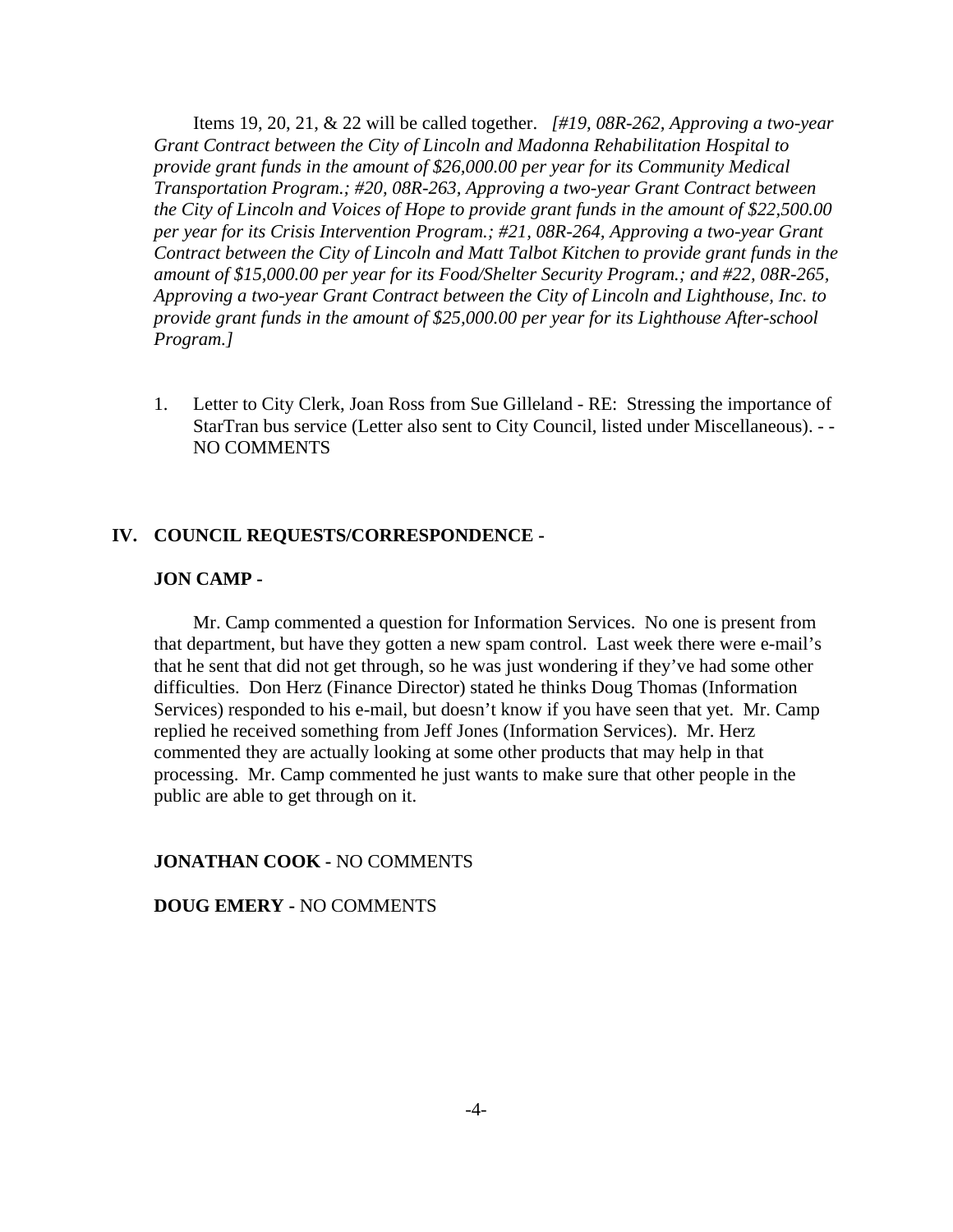#### **ROBIN ESCHLIMAN -**

Ms. Eschliman asked Mike Merwick (Building & Safety Director) how they are coming along with getting an inspector person that would be inspecting for ice removal, snow removal, graffiti, couches, weeds and all those kinds of things? Mike Merwick replied they take care of the couches without that. They met on that last week. They're resolving those issues and getting things ready, so they'll be ready when the snow comes. Ms. Eschliman commented so you've got a job description put together, and just haven't started advertising yet? Mr. Merwick stated they're working on a plan to put all that together and how they're going to do it. Mr. Marvin commented he happened to be an attendee to that meeting, so he would be happy to give an update at the "Noon" Meeting today. Mr. Merwick noted people are turning in a wide variety of different things. They're catching all of them and they are addressing all of those things. Mr. Marvin will give an update of the inspection meeting at the "Noon" Meeting today.

Mr. Cook mentioned to Mike Merwick that he sent him an e-mail a couple of weeks ago regarding inspecting the increase in apartment inspection fees. Did you receive it? Mr. Merwick replied no. Mr. Cook commented he will send that to him again because there is some information that was requested by a constituent and he will give him an update of it.

#### **DAN MARVIN -** NO COMMENTS

#### **JOHN SPATZ -** ABSENT

### **KEN SVOBODA -** NO COMMENTS

#### **V. MISCELLANEOUS -**

- 1. E-Mail from Fred Marks RE: Inquiring why there are seven different locations for various Veteran services in Lincoln instead of being located at one location they own at 600 S. 70<sup>th</sup> Street. - - - - NO COMMENTS
	- 1b.) List of Veteran services available in Lincoln, along with their addresses and map. - - - - NO COMMENTS
- 2. E-Mail from Rick Noyes, President, Downtown Neighborhood Association RE: In Support of reallocating money to sidewalk repair. - NO COMMENTS
- 3. Letter sent to each City Council member from Arlon & Corrine Bartels RE: Requesting deletion of Area 12 from proposed annexations for 2009. - NO COMMENTS